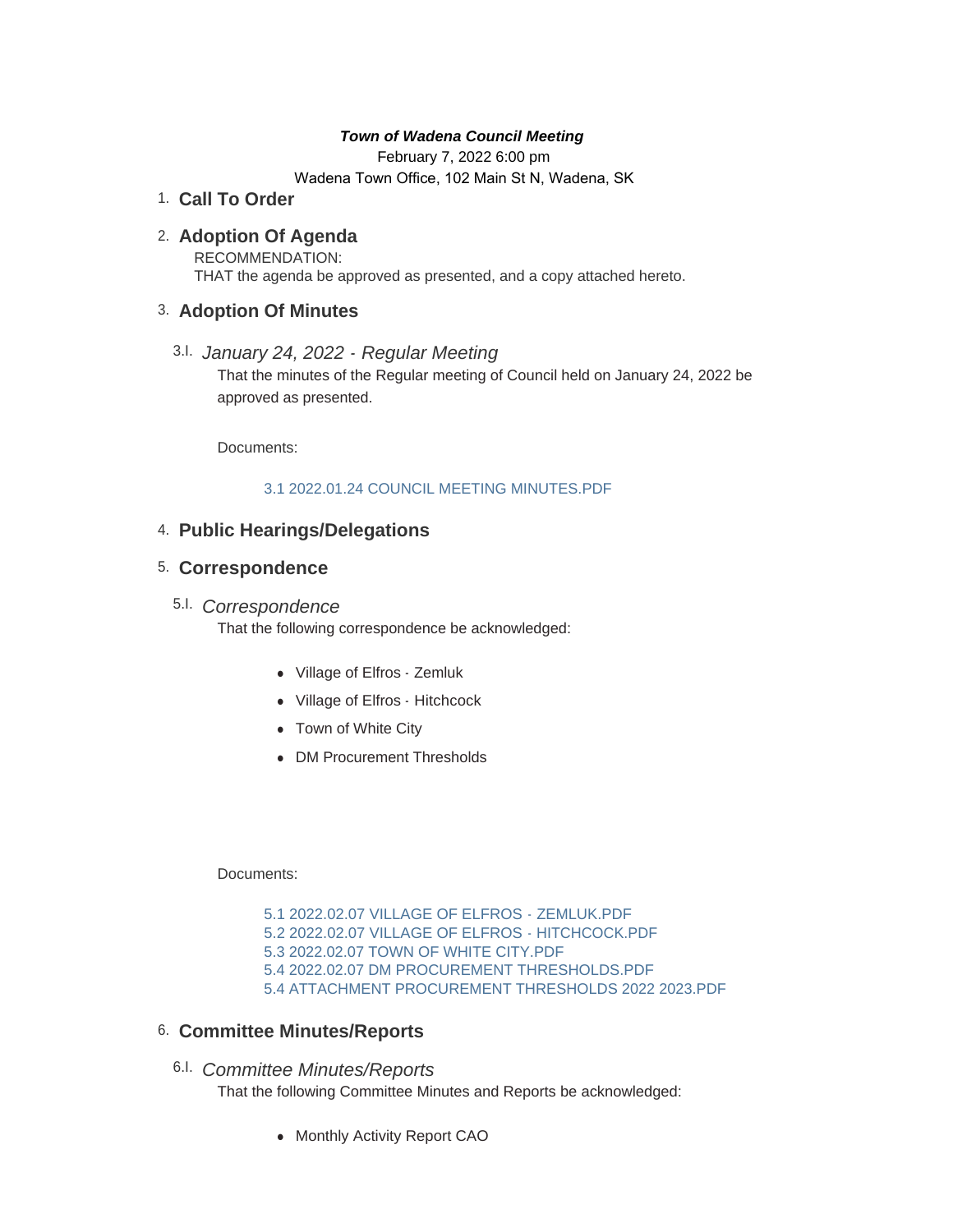- Monthly Activity Report CRC
- Monthly Activity Report MPR
- Monthly Activity Report Foreman
- Minutes Wadena & District Fire Association

Documents:

[6.1 2022.02.07 MONTHLY ACTIVITY REPORT CAO.PDF](http://townofwadena.com/AgendaCenter/ViewFile/Item/3364?fileID=4015) [6.2 2022.02.07 MONTHLY ACTIVITY REPORT JANUARY CRC.PDF](http://townofwadena.com/AgendaCenter/ViewFile/Item/3364?fileID=4016) [6.3 MONTHLY ACTIVITY REPORT JANUARY MPR.PDF](http://townofwadena.com/AgendaCenter/ViewFile/Item/3364?fileID=4011) [6.4 2022.02.07 MONTHLY ACTIVITY REPORT FOREMAN.PDF](http://townofwadena.com/AgendaCenter/ViewFile/Item/3364?fileID=4012) [6.5 MINUTES OF JAN 25 WADENA DISTRICT FIRE ASSOC.PDF](http://townofwadena.com/AgendaCenter/ViewFile/Item/3364?fileID=4013) [6.6 MINUTES OF REGULAR BOARD WADENA DISTRICT FIRE ASSOC.PDF](http://townofwadena.com/AgendaCenter/ViewFile/Item/3364?fileID=4014)

# **Finance** 7.

*List Of Accounts For Approval And Payroll* 7.I.

That payment of the accounts represented by Cheques #23385 to #23414 and #1183- MAN to #1186 totaling \$101,687.47; and payroll vouchers #2353 to #2385 totaling \$27,497.64 be approved as presented and the payment register for all payments attached hereto.

Documents:

### [7.1 LIST OF ACCOUNTS FOR APPROVAL FEB 7 2022.PDF](http://townofwadena.com/AgendaCenter/ViewFile/Item/3343?fileID=3975) [7.2 PAYROLL REPORT.PDF](http://townofwadena.com/AgendaCenter/ViewFile/Item/3343?fileID=3976)

*Monthly Financial Statements And Bank Reconciliations* 7.II. That the monthly financial statement and bank reconciliations for the month of December 2021 be accepted as presented.

Documents:

### [7.3 DEC 2021 BANK REC AND FINANCIALS.PDF](http://townofwadena.com/AgendaCenter/ViewFile/Item/3277?fileID=3978)

# **New Business/Discussion Items** 8.

*Health Action Group* 8.I.

"THAT the Wadena Legion Hall Rental Fees be reduced to 50% for the 2022 Health Action Group Fundraiser and Administration be approved to donate 1 Town of Wadena Hoodie to the fundraiser"

Documents:

[8.1 2022.02.07 ISSUE REPORT HEALTH ACTION GROUP](http://townofwadena.com/AgendaCenter/ViewFile/Item/3351?fileID=3960)  CORRESPONDENCE.PDF

*Rec Media* 8.II.

"THAT the REC Media account be written off due to invoicing error"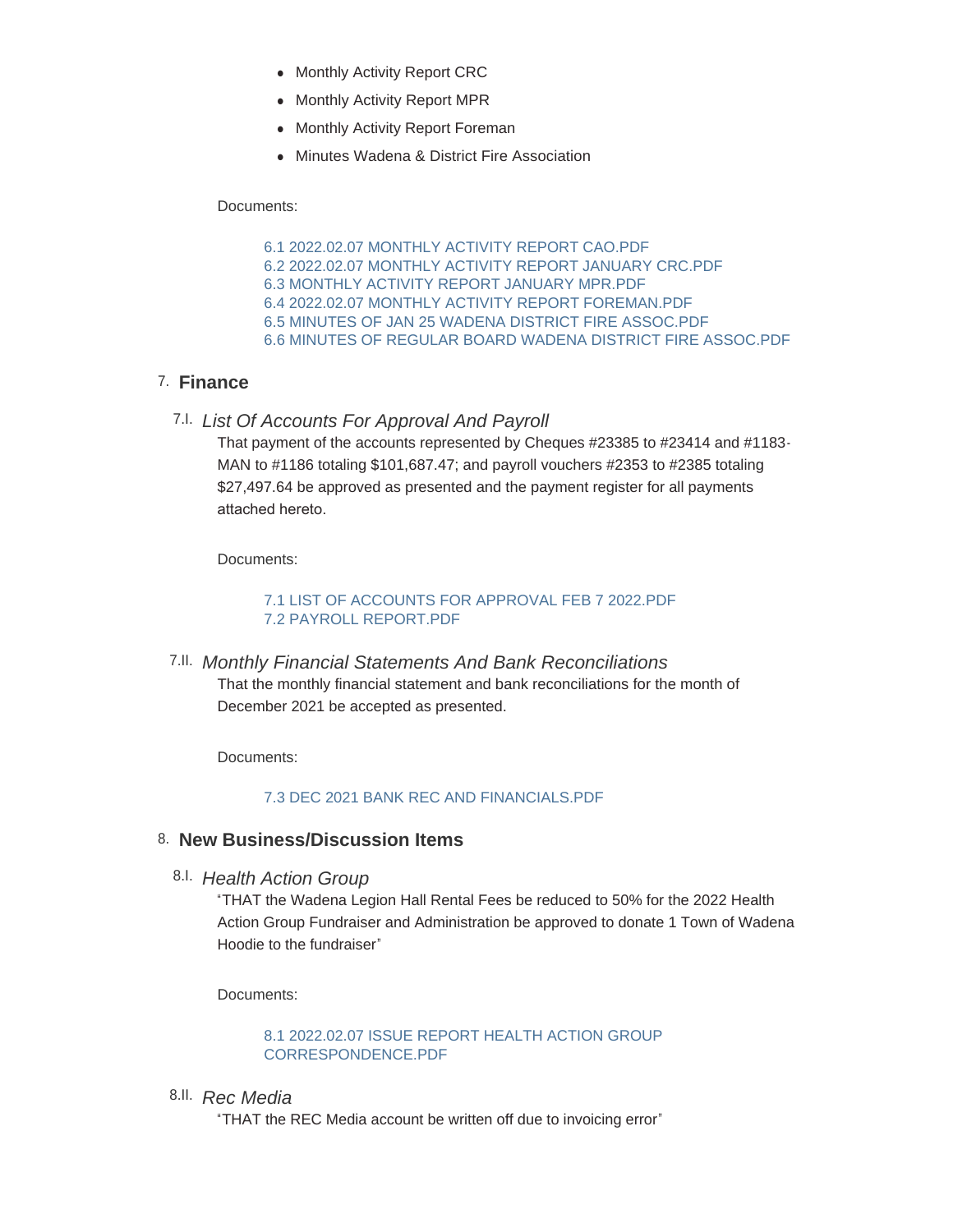Documents:

#### [8.2 2022.02.07 ISSUE REPORT REC MEDIA ACCOUNT.PDF](http://townofwadena.com/AgendaCenter/ViewFile/Item/3350?fileID=3972)

## *Recreation Centre Advertising* 8.III.

"THAT the Wadena Fees and Charges bylaw be amended to reflect a 5% Recreation Centre In Ice advertising fee increase (\$525/year for a 5-year contract) and the Dasher Board fee increase by 10% to \$247.50/year and the Zamboni advertisement be increased by 10% to reflect \$2,200/year for a 5-year contract."

Furthermore, "THAT the draft Dasher Board Advertising Agreement and In Ice Advertising Agreement be approved as presented."

Documents:

#### [8.3 2022.02.07 ISSUE REPORT RECREATION CENTRE ADVERTISING.PDF](http://townofwadena.com/AgendaCenter/ViewFile/Item/3348?fileID=3973)

### *Changing Pool Provider Affiliation* 8.IV.

Administration would like Council to provide direction on whether to become an affiliate this year or wait until 2023?

Documents:

#### [8.4 2022.02.07 CHANGING POOL PROVIDER AFFILIATION.PDF](http://townofwadena.com/AgendaCenter/ViewFile/Item/3346?fileID=3977)

### *Budget Special Meeting Date* 8.V.

That Special Meetings be held on Wednesday, February 9<sup>th</sup> and Wednesday, February 16<sup>th</sup> at 6:00p.m. at the Town Council Chambers at 102 Main St N for the purpose of discussion of the proposed 2022 Preliminary Budget, recreation facility increases, water and sewer increases, five year capital, and discussion of holding a general meeting.

Documents:

#### [8.5 2022.02.07 ISSUE REPORT BUDGET SPECIAL MEETING DATE.PDF](http://townofwadena.com/AgendaCenter/ViewFile/Item/3349?fileID=3979)

*CRA Discharge* 8.VI.

If agreed to by CRA, would Council consider for CRA to be paid a certain portion of the proceeds from the sale?

Documents:

#### [8.6 2022.02.07 ISSUE REPORT CRA DISCHARGE.PDF](http://townofwadena.com/AgendaCenter/ViewFile/Item/3347?fileID=3980)

*Municipal Grant Funding Policies* 8.VII.

The Sask Lotteries grant provides for funding of non-profit organization and volunteer groups that wish to make application, and therefore, that the Town discontinue and rescind Policy – FS-005 Municipal Grant;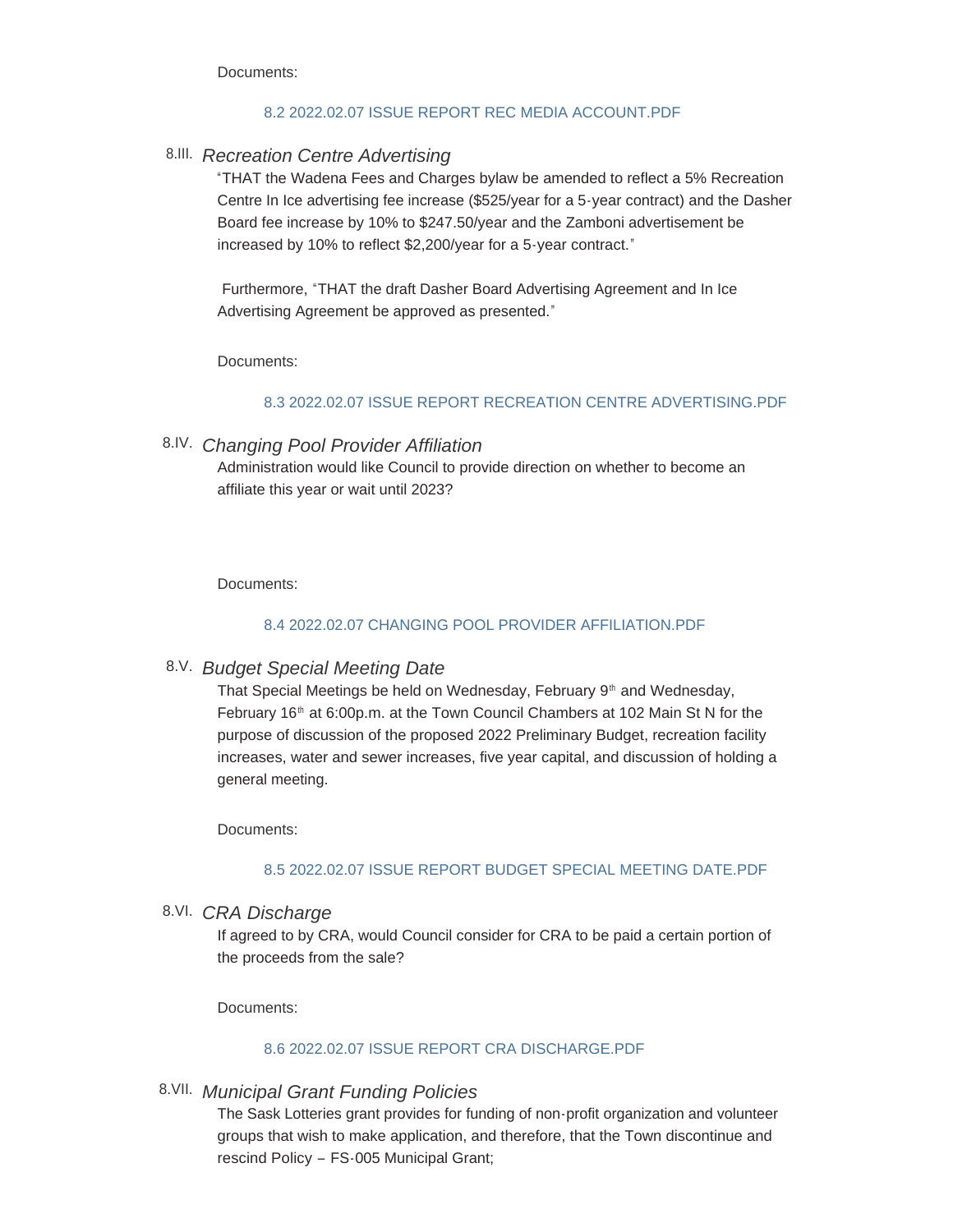Furthermore, that Policy P2017-005 Non-Profit Taxation Grant be amended for a successful application by a registered non-profit organization to receive up to a maximum of 50% of the municipal tax portion paid by the registered non-profit organization.

Documents:

[8.7 2202.02.07 ISSUE REPORT MUNICIPAL GRANT FUNDING](http://townofwadena.com/AgendaCenter/ViewFile/Item/3345?fileID=3981)  POLICIES.PDF [8.7 ATTACHMENT FS-005 MUNICIPAL GRANT.PDF](http://townofwadena.com/AgendaCenter/ViewFile/Item/3345?fileID=3982) [8.7 ATTACHMENT P2017-005 MUNICIPAL NON-PROFIT TAXATION GRANT](http://townofwadena.com/AgendaCenter/ViewFile/Item/3345?fileID=3983)  POLICY.PDF

*Wadena & District Fire Association Agreement & 2022 Proposed*  8.VIII. *Budget*

> That the Mayor and CAO be authorized to sign the Wadena and District Fire Fighting Association Agreement for the one year term effective on January 1, 2022.

Documents:

#### [8.8 2022.02.07 ISSUE REPORT WADENA DISTRICT FIRE](http://townofwadena.com/AgendaCenter/ViewFile/Item/3355?fileID=3984)  ASSOCIATION.PDF

## *SUMA Convention Registration* 8.IX.

- Confirmation of the Council members wishing to attend.
- Confirmation on the  $#$  of President Banquet Tickets Spouse paid by Council Member/Employee
- Confirmation on the Voting Delegates (2 permitted)
- Confirmation on whether a table of 8 will need to be reserved for the President Banquet

Documents:

#### [8.9 2022.02.07 ISSUE REPORT SUMA CONVENTION.PDF](http://townofwadena.com/AgendaCenter/ViewFile/Item/3356?fileID=3985)

*Pedestrian Walk* 8.X. For information

Documents:

#### [8.10 2022.02.07 ISSUE REPORT PEDESTRIAN WALK.PDF](http://townofwadena.com/AgendaCenter/ViewFile/Item/3357?fileID=3986)

*Pandemic Policy* 8.XI.

That the Pandemic Plan Policy P2020-001 be amended and that Town employees not be eligible to work from home and be required to either use vacation day(s) or an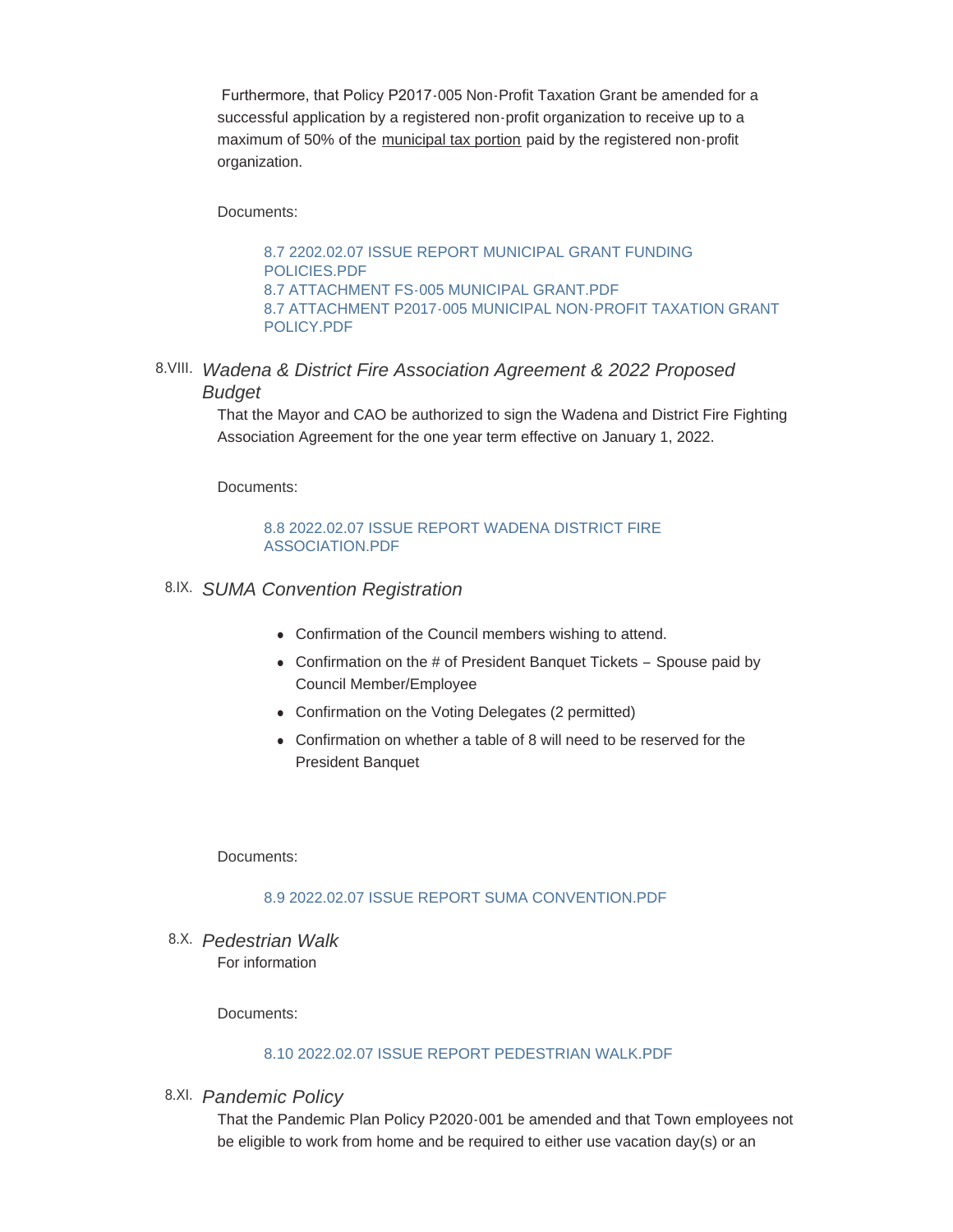unpaid day if having to be absent from work due to the Saskatchewan Regulations in force at that time regarding the Covid 19 and the Omicron Variant.

Documents:

### [8.11 2022.02.07 ISSUE REPORT PANDEMIC POLICY.PDF](http://townofwadena.com/AgendaCenter/ViewFile/Item/3358?fileID=3987)

- *Wheatbelt Sales Inc. Loader Engine Annual Maintenance Contract* 8.XII.
	- Review of draft contract by Wheatbelt Sales Inc.
	- $\bullet$  If considered, a resolution for the signing of contract.

Documents:

### [8.12 ISSUE REPORT WHEATBELT LOADER ENGINE.PDF](http://townofwadena.com/AgendaCenter/ViewFile/Item/3359?fileID=3988)

## *Town Snow Blower* 8.XIII.

- Discussion, Decision, and Resolution on either selling, rental, or shared service with the R.M. of Lakeview.
- Review and Revisions of the attached draft agreement if the shared service is considered and providing a draft copy to the R.M.
- <sup>l</sup> Discussion on **Map Revision** for **Snow Removal along Pierce Avenue to Helipad**.

Documents:

### [8.13 2022.02.07 ISSUE REPORT TOWN SNOW BLOWER.PDF](http://townofwadena.com/AgendaCenter/ViewFile/Item/3360?fileID=3989)

# 8.XIV. Lot Sale

- Confirmation Water and Sewer hookups
- Resolution: That the purchasers of Lots 22 and 23, Blk 19 Plan C2572 be permitted to proceed with the consolidation of Lots through ISC, upon the town receiving a signed purchase agreement and all obligations within the agreement having been fulfilled.
- Confirmation Garage as Permitted or Discretionary Use
- Confirmation Collection of Tax Title Property taxes (or considered as part of purchase price)
- Confirmation Revisions to Town of Wadena Properties for Sale Purchase Prices
- Resolution: That the Mayor and CAO be authorized to sign the purchase agreement for Lots 22 and 23, Blk 19 Plan C2572 as amended.
- $\bullet$  Confirmation Content to include within the letter to accompany the purchase agreement.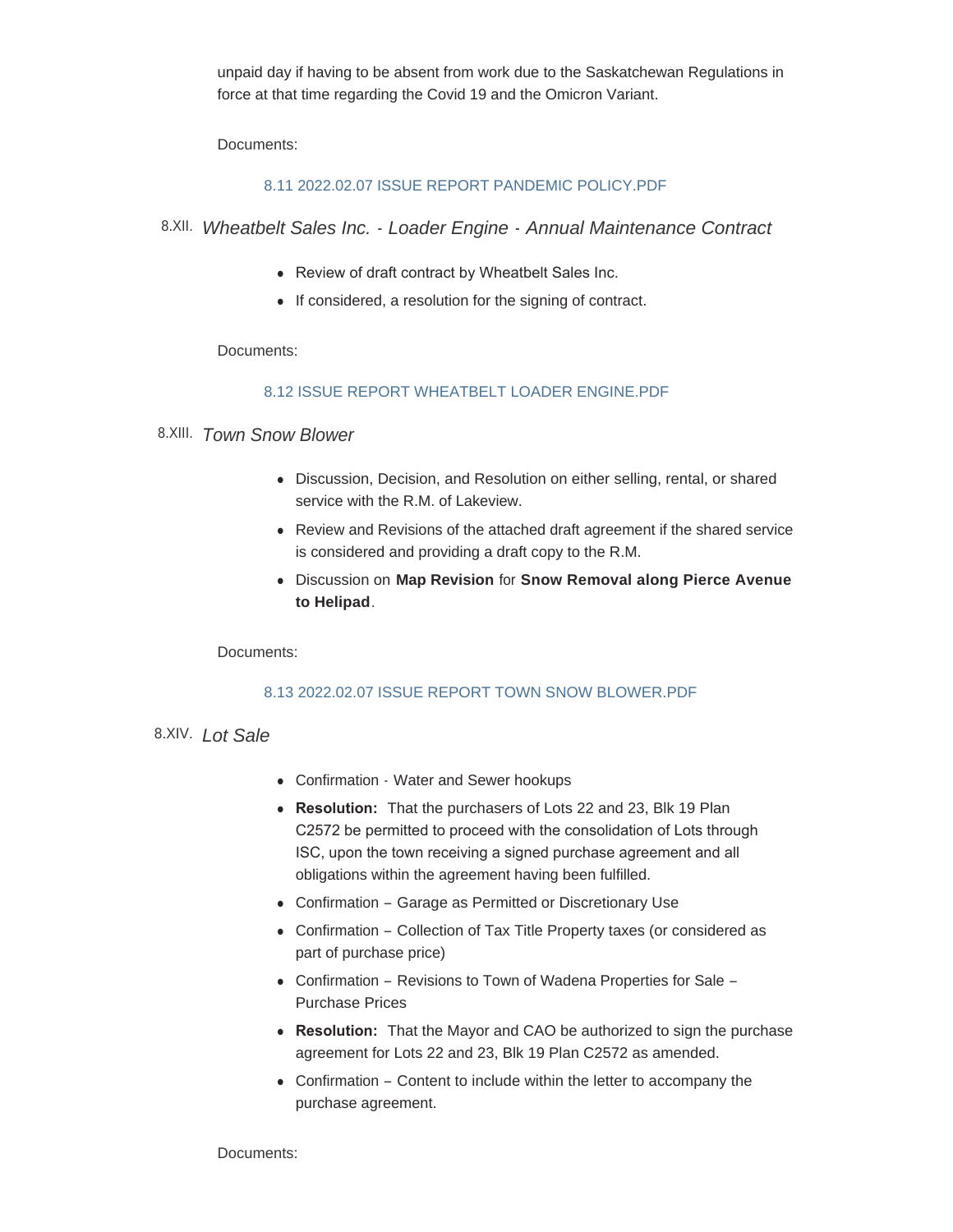#### [8.14 2022.02.07 ISSUE REPORT LOT SALE.PDF](http://townofwadena.com/AgendaCenter/ViewFile/Item/3361?fileID=3990)

# *2021 Reserve Transfers* 8.XV.

Resolution to authorize the CAO to perform entries within the internal reserves and financial institution accounts to reflect the amounts within the attached spreadsheet and the allocation of the 2021 surplus;

Furthermore, the 2021 End Reserve Amounts be approved as follows:

| <b>Cemetery Perpetual Care</b><br>\$10,000.00 | \$104,996.00 | Pool                        |
|-----------------------------------------------|--------------|-----------------------------|
| <b>Bust/Statue</b><br>\$15,523.00             | \$3,272.39   | <b>Recreation Centre</b>    |
| Museum<br>\$3,000.00                          | \$51,485.53  | <b>Playground Equipment</b> |
| Transportation<br>\$6,250.00                  | \$97,298.15  | Tourism                     |
| <b>Capital Trust</b><br>\$44,411.00           | \$60,281.71  | <b>Curling Rink</b>         |
| <b>Public Reserve</b><br>\$4,000.00           | \$56,635.00  | Sportsground                |
| <b>Fire Department</b><br>\$896,568.52        | \$5,074.00   | Utilities Infrastructure    |
| <b>Emergency Preparedness</b><br>\$24,620.00  | \$8,000.00   | Hall                        |
| <b>Environmental Health</b><br>\$156,943.00   | \$46,345.00  | Gas Tax - New Deal          |
| <b>Health Care</b>                            | \$24,470.00  |                             |
| <b>Municipal Reserve</b>                      | \$2,416.00   |                             |

Documents:

#### [8.15 2022.02.07 ISSUE REPORT 2021 RESERVE TRANSFERS.PDF](http://townofwadena.com/AgendaCenter/ViewFile/Item/3362?fileID=3991)

## 9. In Camera

*In Camera* 9.I.

THAT we recess, and deliberations continue in a closed meeting at \_\_\_\_\_ p.m. to \_\_\_\_\_\_\_ p.m. as per Part III Sections 15(b)(ii) of The Local Authority of Freedom of